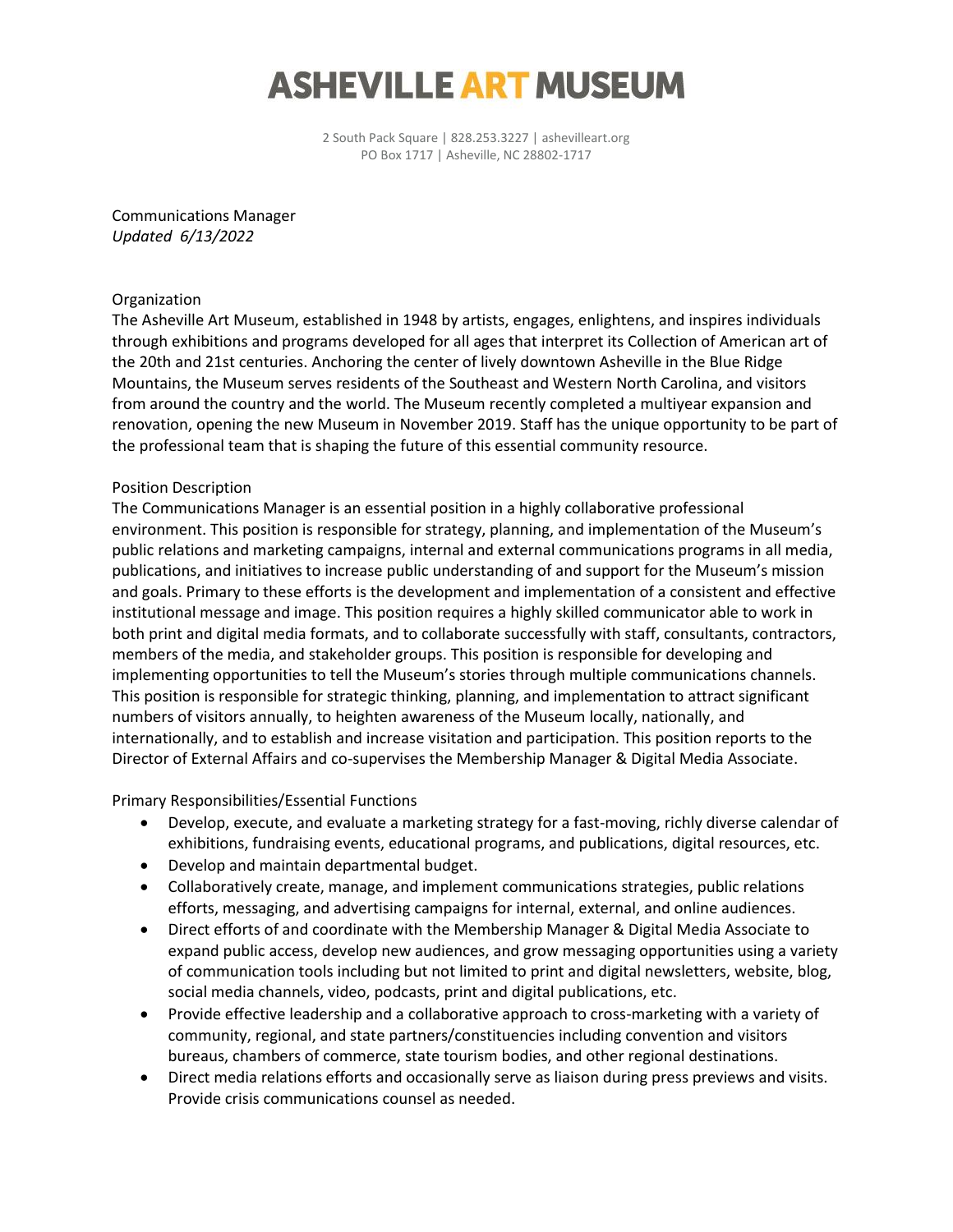- Direct efforts to maintain and increase media coverage of the Museum's exhibitions, educational programs, fundraising events, and artwork acquisitions in local, national, and international media.
- Articulate key Museum issues and positions in a range of communication channels.
- Employ current marketing and sales techniques, including print/electronic advertising campaigns and Web-based promotions, to target and attract a variety of diverse audiences including families and young adults.
- With Museum staff, manage on-the-ground logistics and provide advance staffing at PR events and executive presentations. Brief speakers on audience, venue logistics, tone, and delivery style.
- Manage work with public relations and marketing consultants or agencies, as needed.
- Manage the Museum's aesthetic brand, graphic identity, and style guide, and oversee production of collateral print materials, digital resources, advertising, promotional programs, and signage.
- Oversee development and maintenance of writing standards including tone, voice, and style for various audiences.
- Serve as editor and/or coordinate with contractors, for all print and electronic communications. Edit materials provided by Museum staff, fellows, interns, volunteers, and/or other authors to align with the Museum's style guide.
- Create and assess metrics to gauge and evaluate the effectiveness and impact of media activities and prepare routine reports that detail these activities.
- Work collaboratively with Museum leadership and departmental managers to deliver excellent service to Museum staff, volunteers, Members, and visitors. Collaborate with Museum staff and volunteers on initiatives, projects, and goals.
- Interact with the arts community and civic bodies as an advocate for the arts and the Museum.

## Special Requirements

This year round, full-time position with full benefits may at times require a flexible schedule, accommodating emergencies, and after-hours work including weekend and evening hours. Annual compensation includes a salary range between \$46,000 and \$48,000 depending on experience, plus paid time off, health insurance, and retirement benefits after required probationary period. The incumbent should have a valid driver's license and be able to stand, walk, lift items up to 25 pounds, handle tools or controls, use close vision, and travel periodically for meetings or Museum business.

## Education/Experience

The ideal candidate will have:

- An undergraduate or graduate degree, academic training, and work experience in public relations, marketing, and/or communications.
- 3–5 years combined experience in communications, public relations, media relations, and/or marketing.
- Superb writing, editing, and storytelling skills.
- Strong verbal communication skills
- Ability to maintain confidentiality and the highest standards of professional ethics and integrity.
- Excellent computer, design, editorial, marketing, and social-media skills. Good working knowledge of Microsoft Office applications, website content management systems (e.g. WordPress), and graphic design software (e.g. Adobe Creative Suite).
- Project management experience and ability to use project management software ..e. Trello.